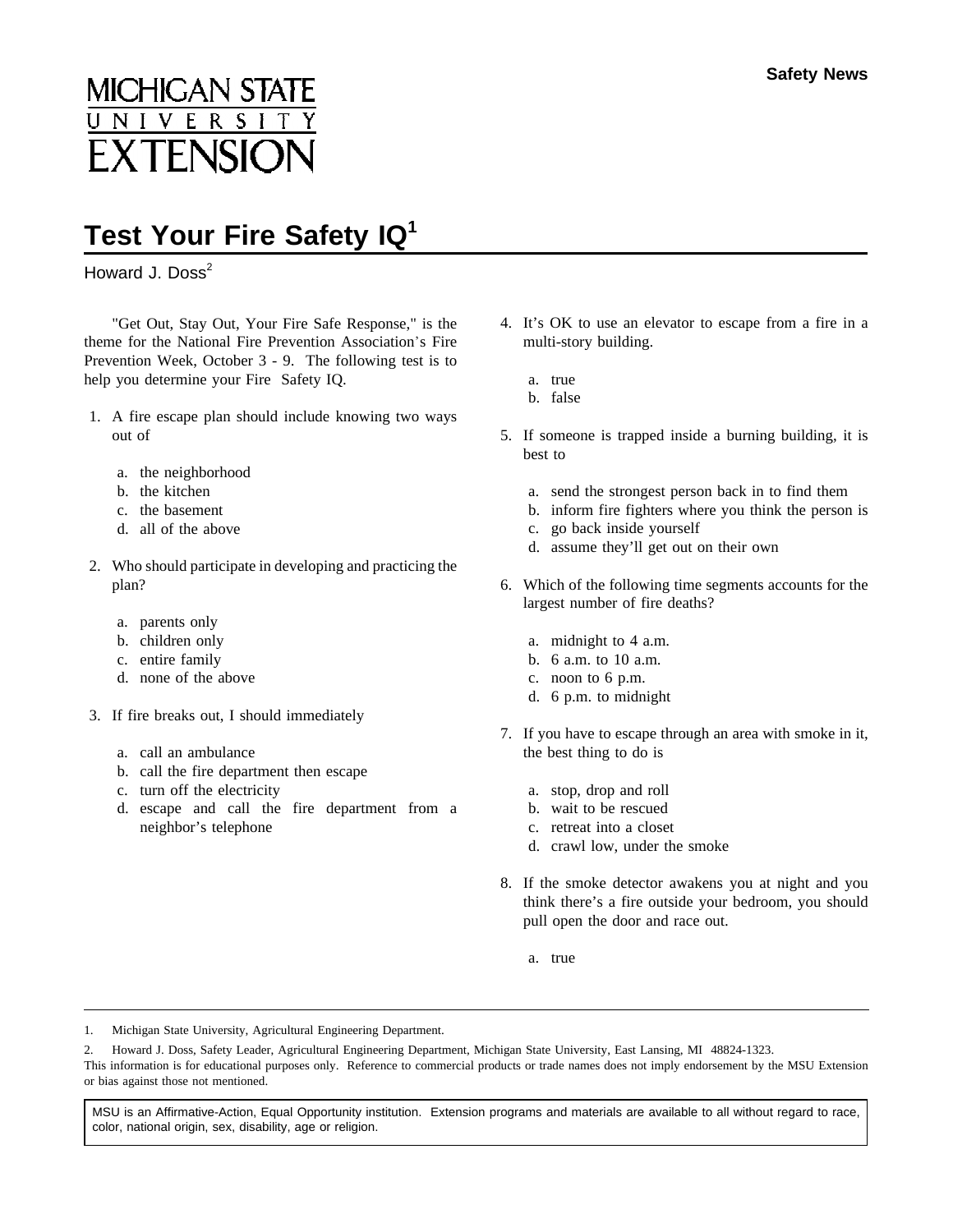- b. false
- 9. In a fire, it's wise to take time to get dressed and gather valuables before escaping.
	- a. true
	- b. false
- 10. If your clothing ever catches on fire, you should
	- a. run to the bathtub or shower
	- b. sit still and yell for help
	- c. stop, drop and roll
	- d. put baking soda on it
- 11. If trapped on the third floor of a house, it is best to
	- a. jump
	- b. break the window
	- c. wait to be rescued
	- d. throw pieces of furniture to get attention
- 12. You should know two ways out of every room
	- a. at home
	- b. at work
	- c. at friends' homes
	- d. all of the above

See answers in the next section.

## **ANSWERS**

- 1. D. All the answers are right! Every escape plan should include knowing the ways out of every room in cause your primary exit is blocked by smoke or fire. When developing your escape plan, be sure to check all exits to see that you can actually get out. Burglar bars without quick-release devices, windows painted or bolted shut, furniture blocking doors, etc., are all dangerous fire hazards that should be corrected immediately. For homes built in the wildland/urban interface, it is also important to know two escape routes from your home in case one road is blocked by traffic or fire.
- 2. C. Everyone in the household should participate in developing the home fire escape plan, including children. Here's how: Draw a floor plan of your home and show two ways out of every room and a meeting place outside. Then walk through your home and make sure all the doors and windows are clear and open easily. Practice your escape plan, trying all possible exits at least twice a year. If there are very old, very young, or physically impaired people in your

family, try to locate their sleeping rooms on the lowest level and plan to have a family member assist them with their escape.

- 3. D. If fire breaks out, leave the building immediately and be sure everyone else inside does the same. Once safely outside, call the fire department from a neighbor's home or use a call box, and stay out of the building.
- 4. B. False. Never use an elevator during a fire. Elevators could be trapped in between floors or even take you to the floor where the fire is and stall. Use stairways for fire escape.
- 5. B. Never go back inside a burning building. If you think someone is trapped inside, immediately inform the fire department or tell fire firefighters on the scene where you think the person can be found. Fire fighters are trained and equipped to safely perform rescues. It is very dangerous to go inside a burning building if you are unprotected by the proper clothing and breathing apparatus or if you are untrained in fire rescues.
- 6. A. Roughly three out of every ten home fire deaths occur in the hours of midnight to 4 a.m., when most people are asleep. This time is one of the lowest-frequency periods for home fires, but because fires can develop undetected, an early morning fire is especially likely to be fatal. This underscores the importance of installing smoke detectors on every level of your home, including the basement. They can give you advance warning of a fire and provide extra time to escape.
- 7. D. In a fire, smoke is heated and rises. It fills the room from the ceiling down. If you encounter smoke or flames on your way out, turn around and use your alternate exit. If you must escape through smoke, crouch or crawl under the smoke, keeping your head about 12 - 24 inches off the floor. This is the safety zone, where the air will be cooler and cleaner.
- 8. B. This is false. Before you open the door, kneel or crouch and put the back of your hand against the door, the knob, and the crack between the door and the door frame. If the door feels hot, it means there is fire on the other side and you should use your alternate exit. If the door feels cool, slowly open it with our shoulder braced in case you have to slam it shut. If all is clear, escape carefully, closing doors behind you as you go.
- 9. B. False! There is no time to do anything but get out of the burning building and yell for others to do the same. Real fires are nothing like what we see on television and in the movies. In a real fire it is hot,